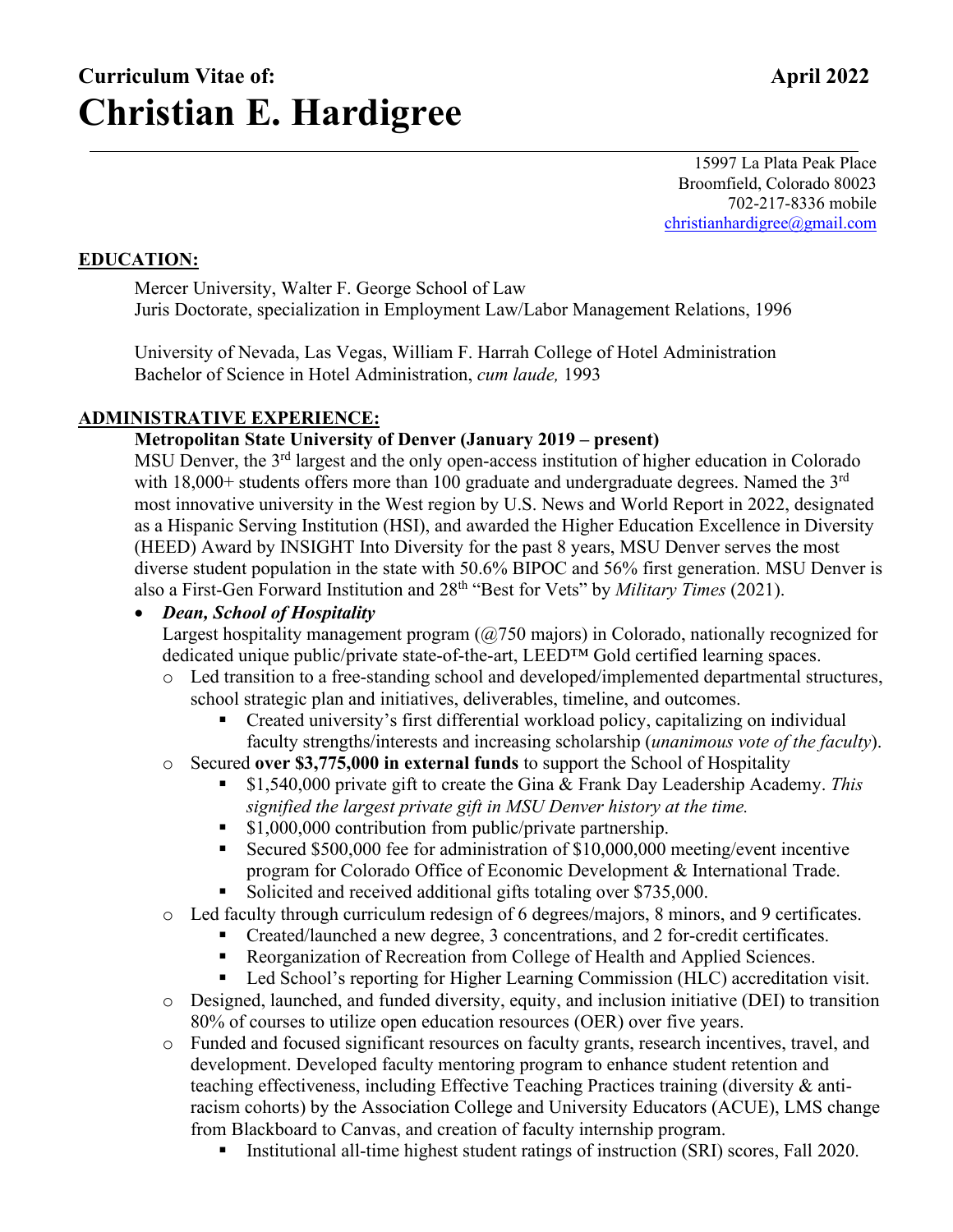- Increased black, indigenous, people of color (BIPOC) student population  $(+8.3\%)$ .
- o Led campus-wide initiatives and committees, including the Faculty Diversity Resolution Task Force (co-chair), the MSU Denver Futures Team (co-chair), the Strategic Planning Team, the Faculty Workload Task Force, and the Safe Return Team Leader. Outcomes and recommendations include:
	- Changing faculty workload from 24-credits to 18-credits annual teaching load.
	- **Designing First Year Tenure-Track Faculty Program.**
	- Co-leader for development of university's *Strategic Plan 2030,* launched 01/2021.
- o Restructured existing 35-member hospitality industry advisory board, developed new objectives and metrics, a data dashboard, and added several nationally renowned leaders.
	- Created new industry advisory council for the Day Leadership Academy.
- o Established and expanded multiple channels of communication, including development of weekly ROGUE Kitchen livestream, monthly school e-newsletter, series of video segments for dual enrollment, marketing materials, social media, and student graduation videos.
- o Led multiple facility expansion projects, new brewing lab for R&D, and technology enhancements to activate learning and engagement spaces, creating six hyflex spaces.
- o Developed positions and hired a donor-named department chair, two program leads, career services coordinator, communications specialist, fiscal manager, academic adviser, and additional faculty and administrative support positions (16 of 17 hires identify as immigrant, female, international, Hispanic/Latino/a/x, LGBTQ+, and/or intersectional applicants).
- o Enhanced a broad range of industry and community partnerships with engagement, including joining boards and councils of Colorado Hotel & Lodging Association Board of Directors; Colorado Tourism Office, Inclusivity in Travel Advisory Group; VISIT DENVER Board of Directors; Sage Hospitality's Inclusion, Diversity, Equity & Awareness (IDEA) group; Stonebridge Companies (Hospitality Excellence Initiative & prestigious Dimond Fellows); CHLA Workforce Development Council; and HLC @Metro, LLC.
- o Completed the AACSU & American Academic Leadership Institute Becoming a Provost Academy, 2020-21; and the WICHE Western Academic Leadership Academy, 2021.

#### **Kennesaw State University** (June 2012 – December 2018)

A Carnegie R2, KSU is the  $3<sup>rd</sup>$  largest university in the University System of Georgia with approximately 41,000 students, offering more than 90 undergraduate and 75 graduate degrees. KSU operates two metro Atlanta campuses while serving a student population that represents 44.6% BIPOC and 38% first generation students. KSU was recognized by the Carnegie Foundation with its Community Engagement Classification (2015), while also ranked a First-Gen Forward Institution (2019), and 58th "Best for Vets" by *Military Times* (2019).

• *Founding Director and Professor (tenured in two Colleges) Institute for Culinary Sustainability and Hospitality, College of Health and Human Services Joint Appointment, Coles College of Business, Michael A. Leven School of Management, Entrepreneurship & Hospitality* 

Reported directly to the Provost/EVPAA as created a new degree program and an Institute for Culinary Sustainability and Hospitality (2012 – 2015). Secured \$5,000,000 private gift commitment in 2015, re-naming ICSH to the Michael A. Leven School of Culinary Sustainability and Hospitality, and following institutional leadership and organizational changes, moved unit to University College (2015 – 2018). *This signified the largest private gift in KSU history.* Through development initiatives, secured \$4,200,000 in funding commitments (*aggregate totaling over \$9,200,000 in total funding commitments in 5 years with no dedicated*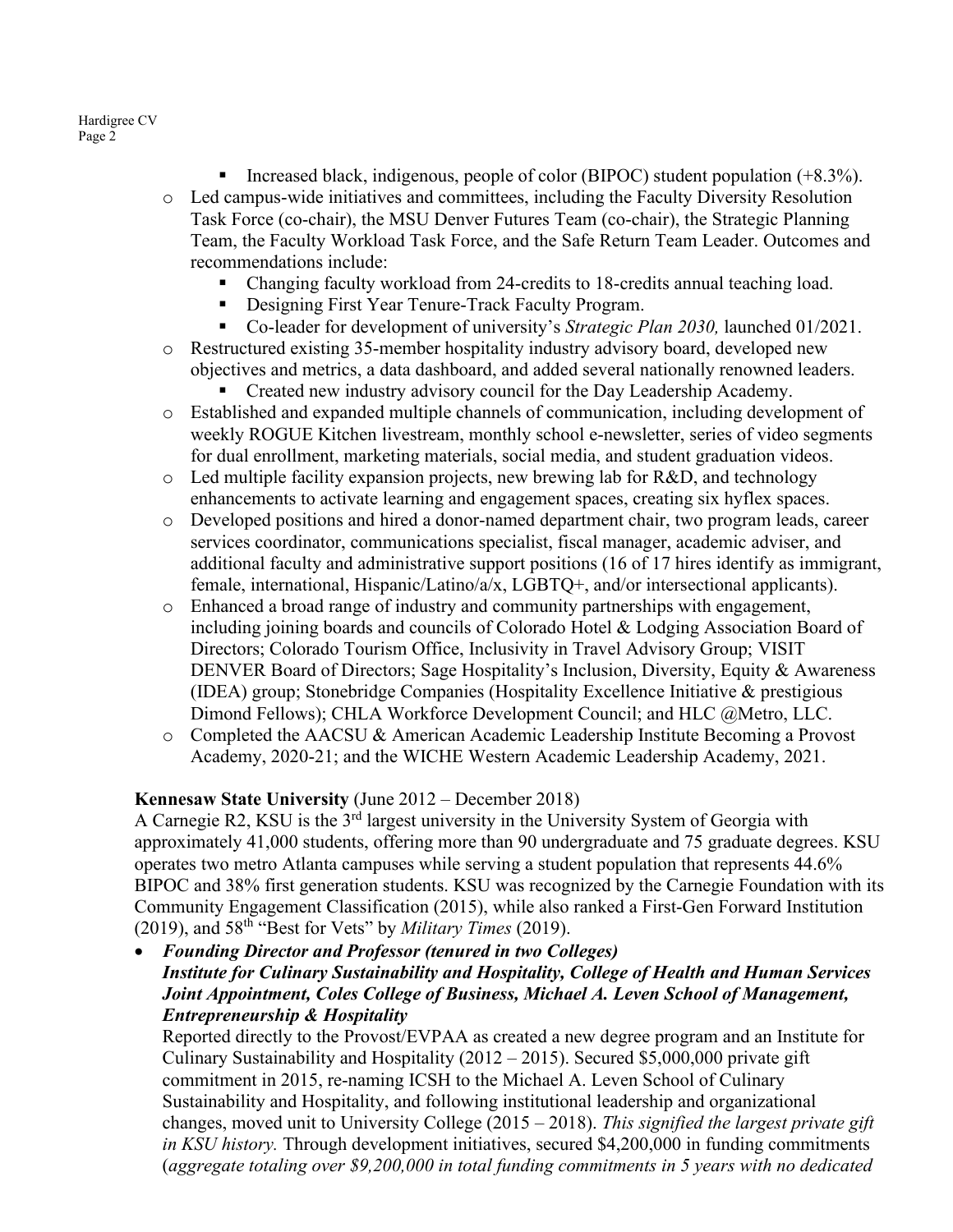*development officer*). Select leadership accomplishments for the Institute (2012 – 2015) and the Michael A. Leven School (2015 – 2018) included:

- o Led collaborative creation and execution of strategic plan, vision, mission, values, created new degree and associated curriculum, and governing policies/procedures.
	- Grew program to @800 FTEs, exceeding 4-year projections *four-fold*.
	- Curricula design included 200 hours of community volunteerism recognized as innovative in the Carnegie Community Engagement Classification in 2015.
	- Developed Learning Communities and Living Learning Communities.
- o Interdisciplinary collaboration with Exercise Science and Public Health degrees.
	- Programming with English (Food Writing), History (Food & Power in America), Psychology (Psychology of Wedding Planning), Marketing (Sustainable Marketing; Wine Marketing & Sales), Art (Starved & Stuffed – with the Zuckerman Museum of Arts), Chemistry (Fundamentals of Brewing), Geography (World Cuisines & Culture), and Nursing (Herbs as Medicine).
- o Created articulation agreements for programs within the Technical College System of Georgia, and Prior Learning Assessment (PLA) for 80+ high schools.
- o Hired, on-boarded, and led 54 faculty and staff (full time and part time) with 39 positions filled with female, immigrant, international, African-American, Latino/a/x, LGBTQIA, and/or disabled applicants, including representation from the Philippines, India, China, Iceland, Ghana, Thailand, Jamaica, Germany, and South Africa.
- o Oversaw management/operations for the KSU Field Station (formerly Hickory Grove Farm), including 26 acres with a propagation house, hydroponic growing, hoop house, field growing, and orchard. Site for research/grants/courses with Biology, Engineering, Construction Management, Exercise Science, Public Health, Nursing, and Nutrition.
- o Managed a complex array of state, agency, revenue, grant, and private funding.
- o Supported consolidation initiatives with Southern Polytechnic State University (SPSU).
- o Significant international engagement through Division of Global Affairs.
- o Led accreditation reporting for School for Southern Association of Colleges and Schools Commission on Colleges (SACSCOC) visit and program-related courses for AACSB.
- o Led multiple design teams for creation of state-of-art learning spaces, including Academic Learning Center (\$47MM) and Hospitality/Culinary Lab building (\$10MM).
- o Examined retention/progression/graduation data, determined success markers, developed early alert strategies and responses, and embedded student support services into the curricula as part of the Re-Imaging the First Year initiative, sponsored by the American Association of College and Universities (AASCU) and the Gates Foundation.

#### **University of Nevada, Las Vegas** (January 1997 – June 2012)

UNLV, a Carnegie 'R1', is comprised of  $(2, 31, 000)$  students, offers more than 350 graduate and undergraduate degrees. As a designated a Hispanic Serving Institution ("HSI"), Minority Serving Institution ("MSI"), and an Asian American and Native American Pacific Islander-Serving Institution ("AANAPISI"), UNLV provides comprehensive wrap-around academic and student services tailored for the 64.9% BIPOC and 28.8% first generation populations. The William F. Harrah College of Hospitality houses 2800+ majors, 27% of whom are international students representing 49 countries. The Harrah College ranked as the #1 hospitality program in the U.S., awarding more degrees to minority students than any other hospitality program in the world (2012).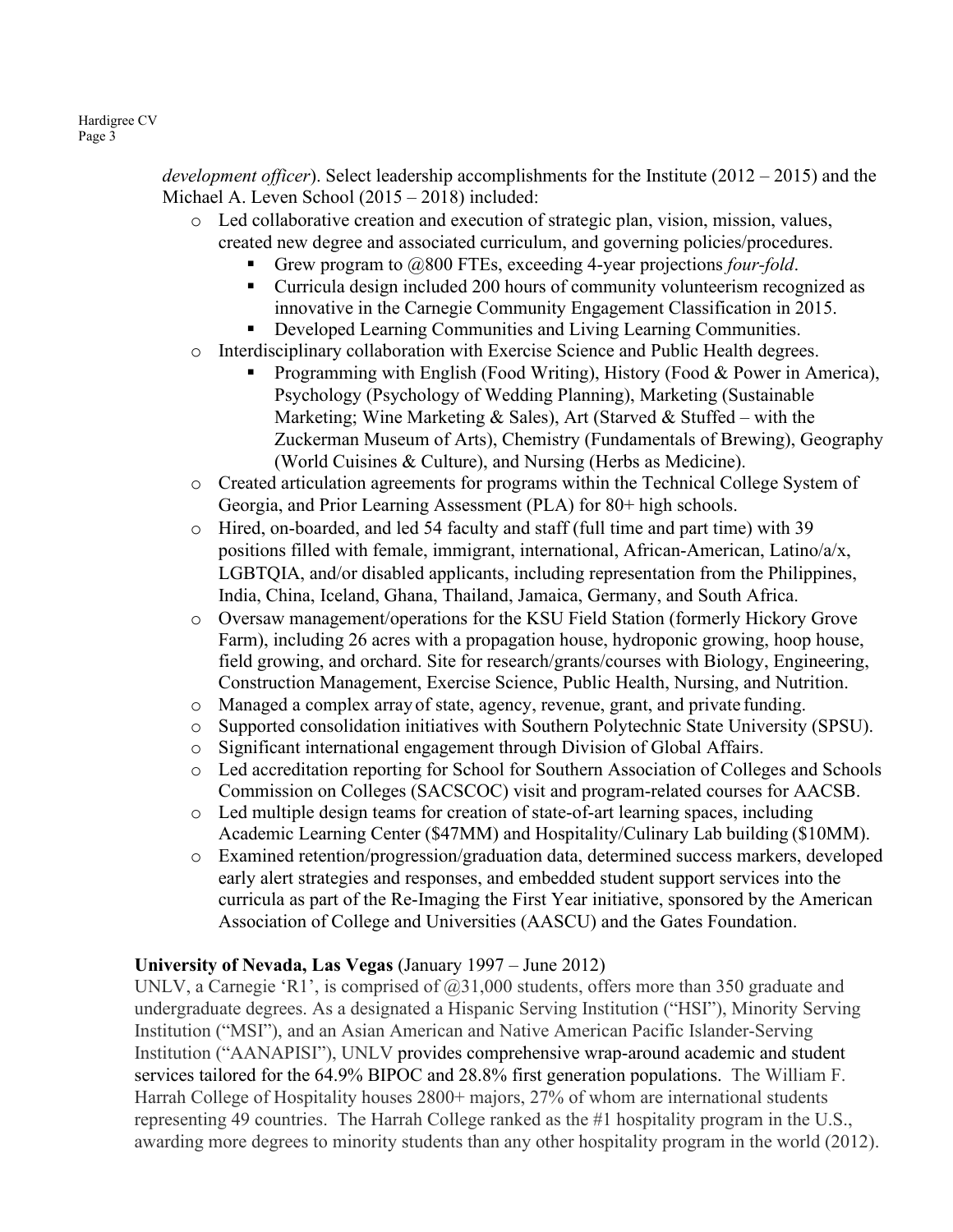#### • *William F. Harrah College of Hospitality*

- *Department Chair, Hotel Management (July 2010 – June 2011, July 2008 – December 2008) Associate Dean for Strategic Initiatives, College of Hospitality (July 2007 – June 2008) Associate Professor, tenured (July 2006 – June 2012) - Graduate Faculty status, 1999 – 2012. Assistant Professor (January 2001 – June 2006); Tenure and promotion granted 2006.* Department included 25 full-time faculty, 14 graduate assistants, and 25+ part-time faculty, with degrees in Hospitality Management (1540 majors), Lodging & Resorts (99 majors), and Gaming Management (123 majors), along with other core classes. Select accomplishments included:
	- o Developed incentive program to increase research and grants (increased output 68%).
	- o Central liaison for College-wide Strategic Planning, Curriculum, and Organizational Structure Committees.
	- o Prepared university's "Departmental Model Assessment Report" for the 2010 Northwest Commission on Colleges and Universities (NWCCU) Accreditation visit.
	- o Managed departmental budgets, increased enrollment through targeted recruitment.
	- o Mentored/evaluated faculty for promotion and tenure/PTR, staff for annual evaluations.
	- o Developed proposal/pro forma for UNLV collaboration with the United Arab Emirates (UAE) for the UAE/UNLV Hotel College campus. Coordination with Singapore Campus
	- o Assessed the viability for international campuses and/or visiting professor programs in South Korea, China, Russia, Japan, Australia, India, the Philippines, and Mexico.
	- o Evaluator for RFP development of Innovation UNLV academicbuilding, hotel and conference center project with \$25 million gift from Harrah's (\$200 million project).
	- o Selected to serve on the Women in Lodging Executive Council for the American Hotel& Lodging Association (2007-2012).
- *Associate Athletic Director, Community Development & Special Projects (Aug. 2009 – June 2010)* Reported directly to the University President and the Director of Athletics (AD), and served as a liaison for the President's office, the Office of Advancement, Athletics, and the Board of Regents. Select responsibilities and accomplishments included:
	- o Coordination/administration of sport-specific fundraising programs, facilitated stewardship efforts for annual donors and the Rebel Athletic Fund (RAF) as well as to support VP of Advancement and Interim AD for major gifts (e.g., Mendenhall Basketball Practice Facility - \$11,700,000);
	- o Primary point of contact for Regents, legislators and Chancellor with Athletics;
	- o Coordinated special events, including Athletic Hall of Fame, Osher Lifelong Learning (OLLI) Speaker Series, Adopt-a-School programs, and Three Square Food Drive;
	- o Led review and approvals (internally and NV Department of Motor Vehicle) for redesigned UNLV Rebel license plate, generating \$70,000+ annual revenue;
	- o Created marketing and promotions on specific projects, including "Lights, please" video series, short films, "featured student athlete" announcements, and newsletter;
	- o Senator on FacultySenate and member of Intercollegiate AthleticCouncil.

Position eliminated in response to state budget cuts. Voted Dept. Chair, Hotel Management.

#### • *Assistant President and Chief of Staff (October 2008 – August 2009)*

Selected by President David Ashley for this Presidential Cabinet position, a consolidation of three prior positions (Senior Advisor to the President, Chief of Staff, and Deputy to the President), and worked with the EVPAA/Provost to promote institutional goals, including:

o Senior liaison for Nevada System of Higher Education Chancellor (Jim Rogers), Board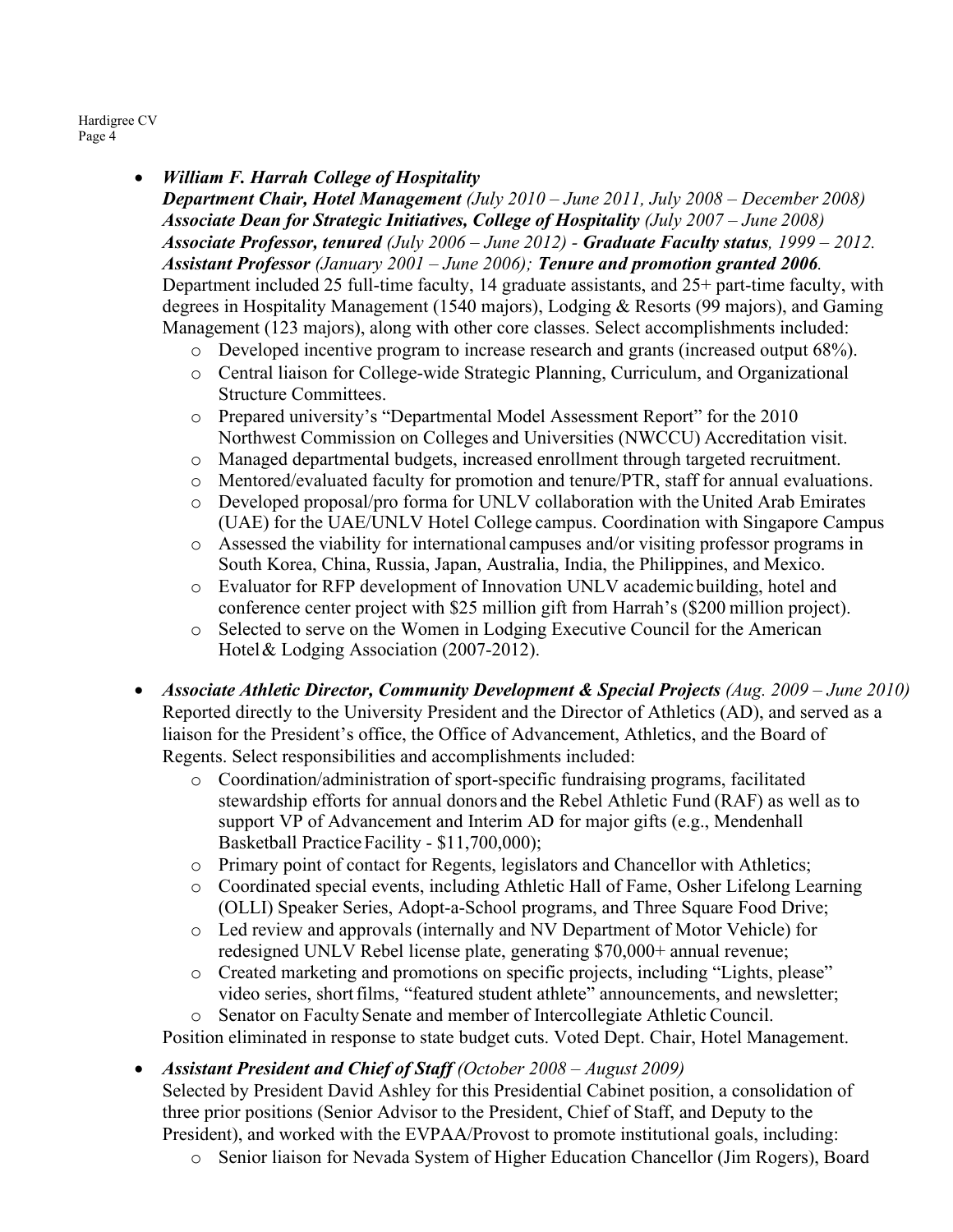of Regents, Faculty Senate Executive Board, and the President's Advisory Board;

- Oversaw all institutional submissions to NSHE System Board of Regents.
- Coordinated institutional communications regarding legislative funding.
- Coordinated with VP for Strategic Communications on messaging and web communications related to budget reductions and legislative outcomes.
- o Liaison for the President on matters relating to the completion of the Capital Campaign (\$500,000,000 campaign goal, ultimately raised over \$535,000,000).
- o Managed the budget and staff for the Office of the University President.
- o Long-term project leadership included creation of an Ombuds position, creation of a "Stop the Tenure Clock" policy, evaluation of the Vegas Grand housing proposal, chairing the Veteran's Memorial Committee (creating first veteran's memorial site in Las Vegas), and coordinating/leading work related to the bi-annual Barrick Lecture Series (donor gift), the Brookings Institution West partnership, the Englestad donation  $($12,625,000)$ , the Lincy Institute  $($14,000,000)$ , and the Midtown project.

Position eliminated in response to state budget cuts. Appointed to Athletics by President.

• *Part-time Instructor, Harrah College of Hospitality (January 1997 – December 2000)* 

#### **PROFESSIONAL INDUSTRY EXPERIENCE:**

#### **Parnell & Associates** (November 1997 – January 2020)

Senior litigation attorney/partner defending civil defense lawsuits totaling over \$100,000,000 in potential exposure with extensive experience in commercial premises liability, safety and security, employment discrimination, contract disputes, product defect, and construction defect litigation.

- o Clients included the Venetian Resort Hotel Casino, the Palazzo, MGM Resorts International, the Mirage Hotel and Casino, Bellagio, Mandalay Bay Hotel and Casino, Caesar's Palace Resort and Casino, the Forum Shops at Caesar's, Simon Property Group, Beach Nightclub, Tropicana Hotel, Terrible Herbst, Sea Ray Boats, & Camden Properties.
- o Appointed by the Nevada State District Court as a state arbitrator (2008 2012).

#### **Independent Consultant/Expert Witness** (2001 – current)

Consult/retained as an expert in human resource policies and procedures, diversity initiatives, compensation analysis, record retention, employee training, security/safety, and risk management.

#### **Faux & Associates, P.C.** (November 1996 - November 1997)

Worked primarily on cases involving construction defect litigation, contract law, labor law, corporate law, performance/payment bonds, sureties, and related issues.

#### **Attorney General, State of Nevada, Gaming Control** (May - July 1995)

Law clerk for Gaming Control division, engaged in extensive research and opinion writing for the Attorney General on gaming laws and related issues.

#### **SELECTED REFEREED PUBLICATIONS AND PROCEEDINGS (***full listing available***):**

Hardigree, C.E. (2018). Sustainability in Hospitality? How Legality and Authenticity Impact the Rationale for Integrating Sustainable Practices. *Boston Hospitality Review*, 6(2), [http://www.bu.edu/bhr/2018/06/06/sustainability-in-hospitality-how-legality-and-authenticity-impact-the-](http://www.bu.edu/bhr/2018/06/06/sustainability-in-hospitality-how-legality-and-authenticity-impact-the-rationale-for-integrating-sustainable-practices/)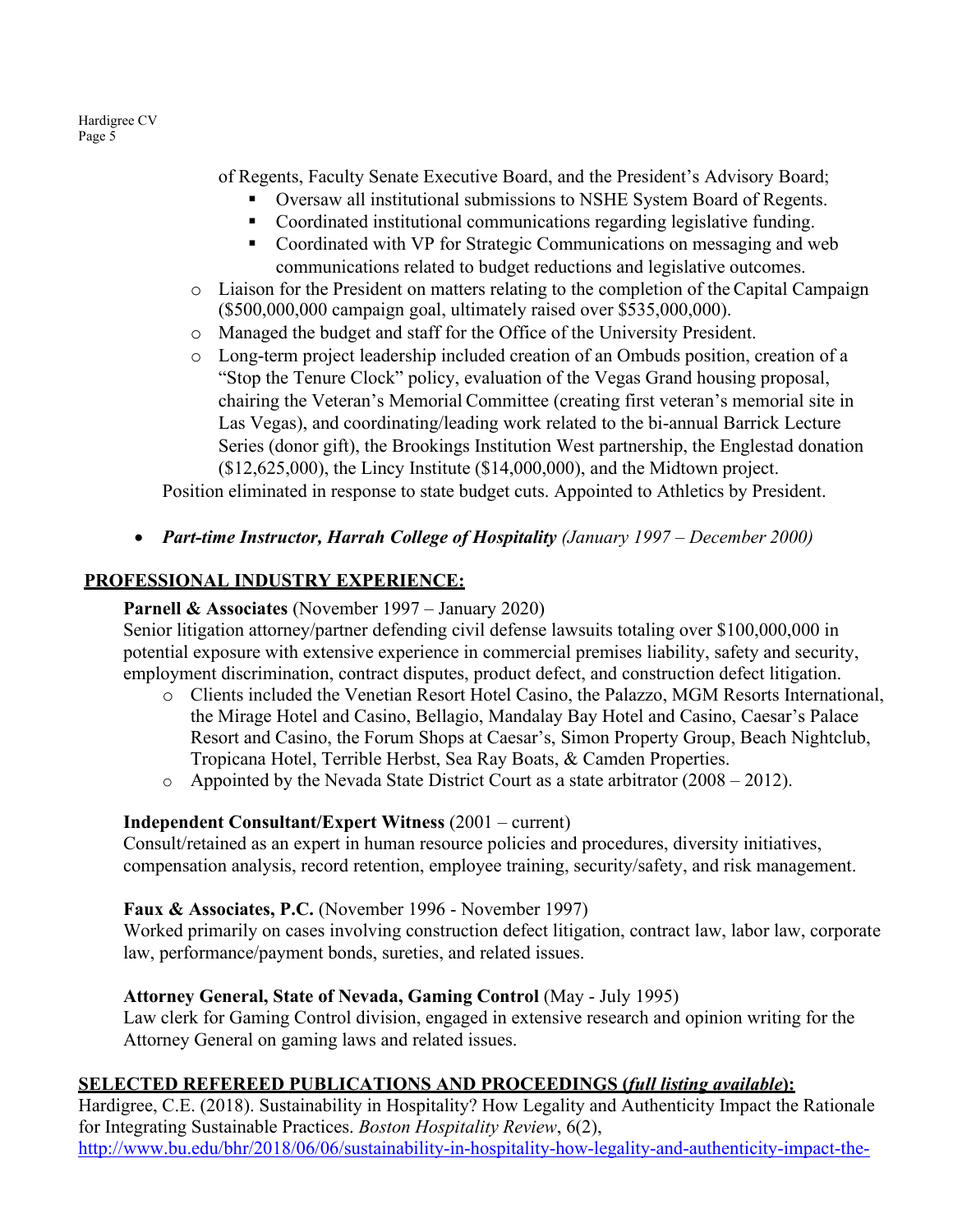[rationale-for-integrating-sustainable-practices/](http://www.bu.edu/bhr/2018/06/06/sustainability-in-hospitality-how-legality-and-authenticity-impact-the-rationale-for-integrating-sustainable-practices/) 

Youn, H., Woods, R., Zhou, X., & Hardigree, C.E. (2010). Restaurant Industry and Illegal Immigrants: An Oklahoma Case Study (Analysis of the Impact of the 2007 Oklahoma Immigration Reform Act on Labor Costs in the Restaurant Industry in Oklahoma). *Journal of Human Resources in Hospitality and Tourism*, 9(3):256-269.

Hardigree, C.E., Kincaid, C., Baloglu, S., & Brown, C.A. (2010). Academic Misconduct: A Study of Students' Self Report on Frequency and Perceptions. *Proceedings of the American Association of University Professors Annual Conference on the State of Higher Education.* Tab: Acad Misconduct, 1-9.

Hardigree, C.E., Cooper, R. (2010). Don't Let Bed Bugs Bite You in Court. *Proceedings of the 8th Annual Hospitality Law Conference, Houston, Texas.* Tab: Bedbugs, 1-24.

Werner, W., Feinstein, A.H., & Hardigree, C.E. (2007). The risk to the American fast food industry of Obesity Litigation. *The Cornell Hotel and Restaurant Administration Quarterly*. 48, 201-214.

Schmidgall, R.S., Woods, R.H. & Hardigree, C.E. (2007) Hospitality's Most Influential Scholars: Fifteen Years of Citation Analyses (1989-2004). *Journal of Hospitality and Tourism Education,* 19(2), 32-43.

Werner, W.B, Feinstein, A.H. & Hardigree, C.E. (2007). Overtime exemptions: the impact of the DOL's new regulations on the quickservice restaurant industry. *Electronic Journal of Hospitality Legal, Safety and Security Research.* <http://www.hospitalitylawyer.com/?PageID=61>

McCurry, S.D. & Hardigree, C.E. (2007). Bedbugs and Other Pesky Issues. *Proceedings of the Hospitality Law Conference, Houston, Texas.* Tab: Bedbugs and Other Pesky Issues, 1-12.

Hardigree, C.E. & Woods, R.H. (2006). Liability for Service of Unwholesome and Wholesome Foods. *FIU Hospitality and Tourism Review*, 32, 3.

Stahura, K. A., Tyrrell B., Apache, R. R., & Hardigree, C. E. (2005). An Introductory Investigation into Sport as a Vehicle for Moral, Ethical and Social Development: The Differences in Parents' and Athletes' Motivation in Elite versus Recreational Environments. *The Journal of Recreation and Leisure*. [http://yellow.byu.edu/~grayh/swdaahperd/swdjournal.html](http://yellow.byu.edu/%7Egrayh/swdaahperd/swdjournal.html)

Werner, W. B., Hardigree, & C. E., Okada, S. (2005). Phantom Benefits: Reconsidering Mandatory Employment Arbitration. *Cornell Hotel and Restaurant Administration Quarterly*, 46(3), 363-375.

LaVetter, D. & Hardigree, C. E. (2005). Risk Management and Liability Issues for Youth Sports Camp Directors Hosting Camps on School Campuses. *The Journal for Youth Sports*, 1(1). 17-21.

Werner, W.B., Feinstein. A.H., and Hardigree, C.E. (2005). The Future of Obesity Litigation. *Journal of the Foodservice Symposium University, 2*(1), 41-49.

Hardigree, C., McCurry, S., & Comeaux, D. (2005). Taking Aim at Workplace Violence. *Proceedings of the Hospitality Law Conference, Houston, Texas,* Tab: Targeting Workplace Violence, 1-57*.*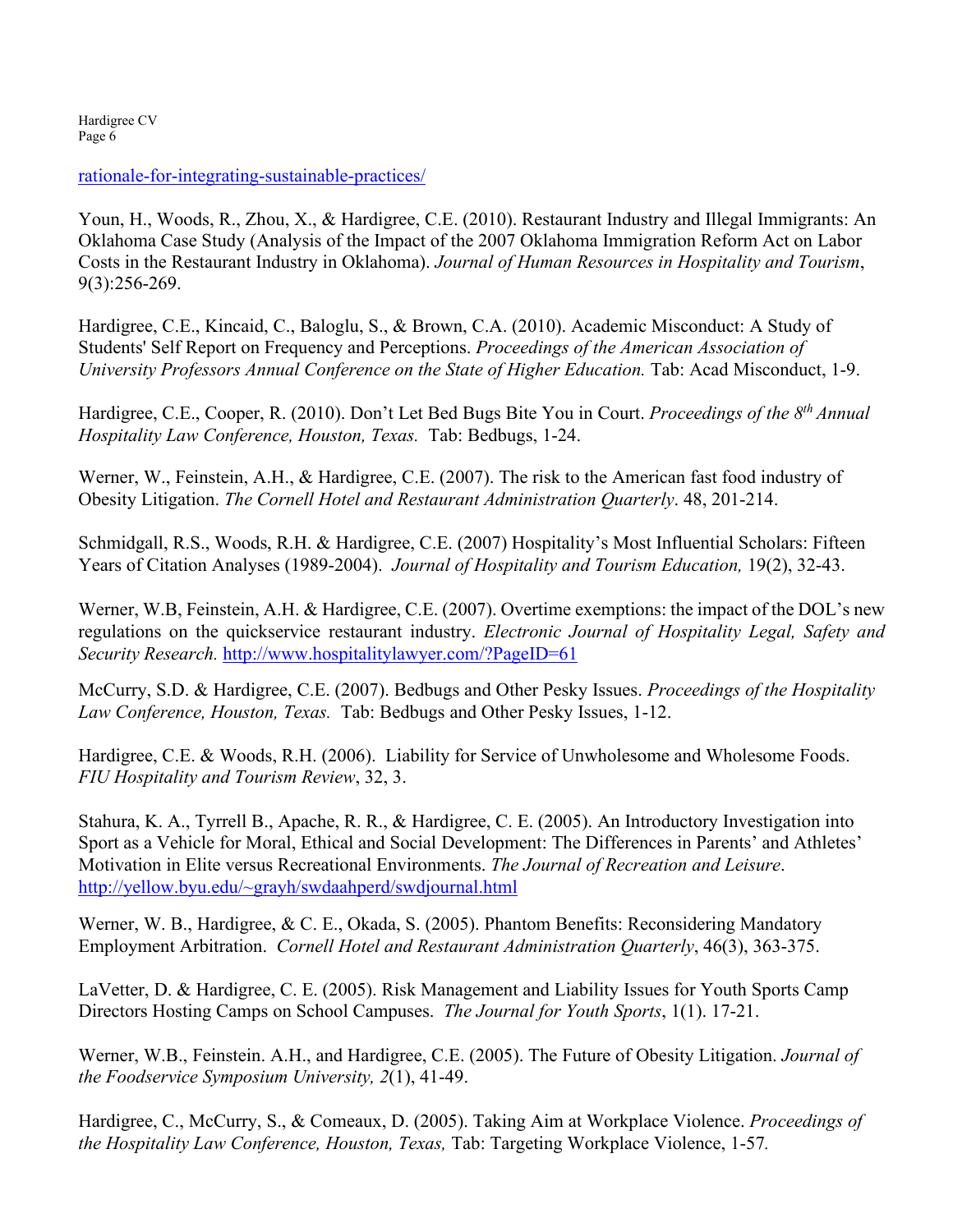Hardigree, C.E. Tyrrell, B., Swerdlow, S., & Rhoel, W. (2004) Sex Discrimination in the City: Perceptions of the Differences in Between Treatment of Men and Women in US Franchised Hotel Chains. *Proceedings of the 18th Annual International Society of Franchising Conference*, *Las Vegas, Nevada.* 

Hardigree, C. E., Bernhard, B., Bybee, S. (2003) Sicknesses and Sanctions: The Exclusion of Pathological Gambling under the Americans with Disabilities Act. *Hospitality Lawyer on-line Journal*  <http://www.hospitalitylawyer.com/research/Volume2.asp>

Costen, W. M., Hardigree, C. E., & Testagrossa, M. (2003) Glass Ceiling or Saran Wrap? Women in Casino Management. *Gaming Research & Review Journal,* 7(2), 1-12.

Werner, W.B., Hardigree, C.E. & Okada, S. (2003) Defining the Risk of Terrorism for American Hotels. *Hospitality Lawyer on-line Journal.* <http://www.hospitalitylawyer.com/research/Volume1.asp>

Kincaid, C. & Hardigree, C. E. (2003). A Question of Drugs at the Queen's Table. *Proceedings of the 2003 North American Case Research Association (NACRA) Conference, Orlando, Florida, 125 - 130.* 

Farrar, A., Hardigree, C., & Sammons, G. (2003). Demographic Differences in Perceptions of Sexual Harassment Among Hospitality Management Students. *UNLV Journal of Hospitality, Tourism and Leisure Science*.<http://www.unlv.edu/Tourism/HTL2003-1>

Cohen, M.R. & Hardigree, C.E. (2003). The New Security Gamble: Practical Advice to Deal With the Terrorist Threat. *Global Gaming Business*, 2(11), 18-21.

Woods, R. H., Fried, B., & Hardigree, C. E. (2002). Commentary on "Academic characteristics and faculty compensation in U. S. hospitality management programs". *Journal of Hospitality and Tourism Education,*  14(1)*,* 9-12.

Perdue, J., Hardigree, C. E., & Woods, R. H. (2001). Are NACUFS managers satisfied with their jobs? *The Journal of the National Association of College and University Food Services*, 23, 28-36.

#### **BOOK CHAPTERS:**

Hardigree, C.E. (*under review*). Past, Present, and Future. In R.A. Brymer, R. Brymer, L. Cain, & M. Orlowski (Ed.), Hospitality: An Introduction 18th Ed. (pp. TBD), Dubuque, IA: Kendall/Hunt.

Upneja, A. and Hardigree, C.E. (2020). Epidemics, Pandemics, and Major Business Disruptions (*published Insert for addition to Chapter 3: Emerging Trends*). In R.A. Brymer (Ed.), Hospitality: An Introduction 17th Ed. (insert), Dubuque, IA: Kendall/Hunt.

Hardigree, C.E. and Oshins, M. (2019). Emerging Trends. In R.A. Brymer (Ed.), Hospitality: An Introduction 17th Ed. (pp. 25-40), Dubuque, IA: Kendall/Hunt.

Hardigree, C.E. (2016). The beverage industry. In R.A. Brymer (Ed.), Hospitality: An Introduction 16th Ed. (pp. 297-303), Dubuque, IA: Kendall/Hunt.

Hardigree, C. E. & McCurry, S.D. (2014). Law and ethics. In R. A. Brymer (Ed.), Hospitality: An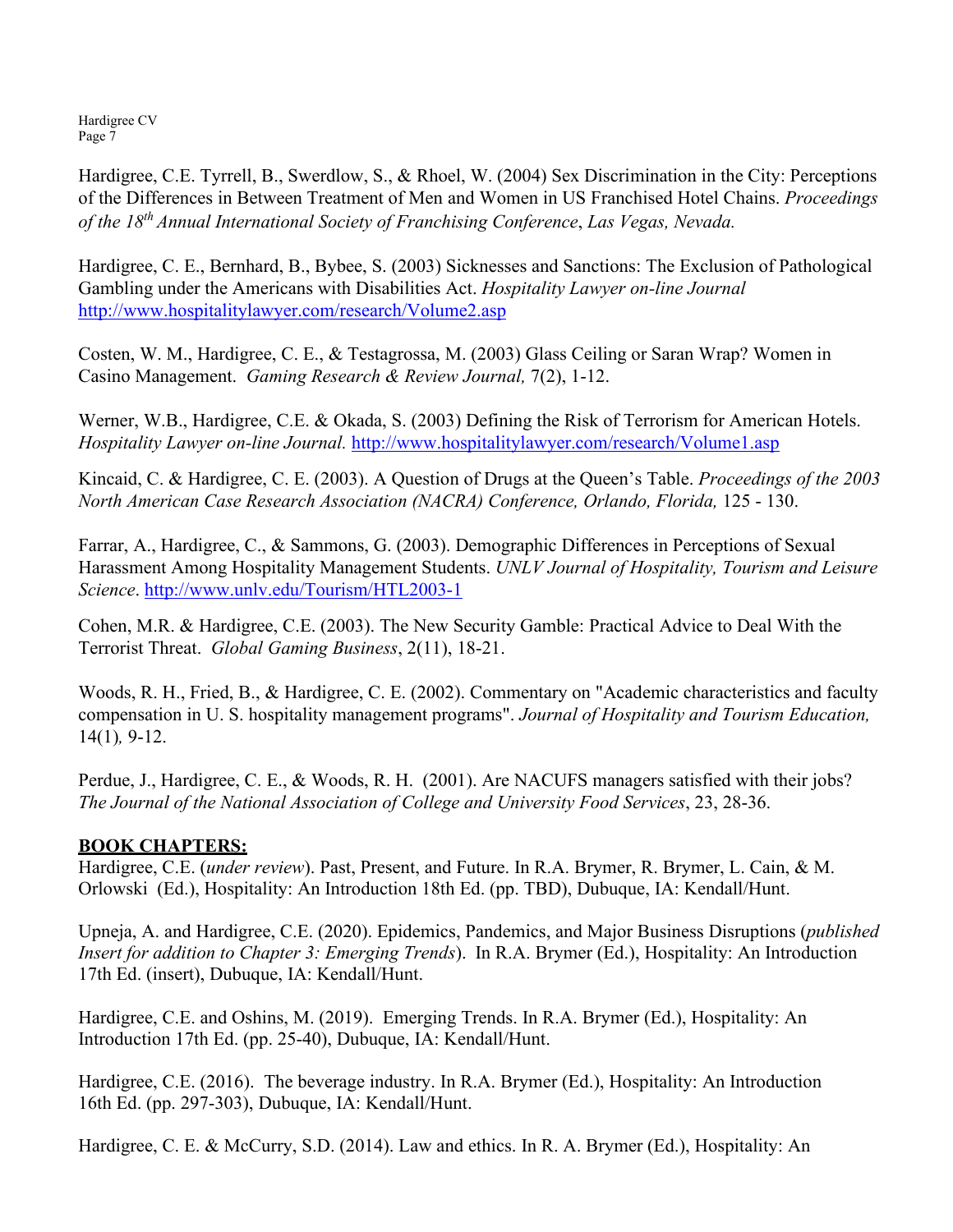Introduction 15th Ed. (pp. 141-150), Dubuque, IA: Kendall/Hunt.

Hardigree, C.E. & McCurry, S.D. (2011). Law and risk management. In S. Pinard, *Introduction to Hospitality and Tourism Management: Hospitality Law and Ethical Considerations* (1<sup>st</sup> Ed.), IA: Kendall/Hunt.

Hardigree, C. E. & McCurry, S.D. (2011). Law and ethics. In R. A. Brymer (Ed.), *Hospitality: An Introduction* 14<sup>th</sup> Ed., Dubuque, IA: Kendall/Hunt.

Hardigree, C. E. & McCurry, S.D. (2008). In R. A. Brymer (Ed.), *Hospitality and Tourism: Law and Ethics*  13<sup>th</sup> Ed., Dubuque, IA: Kendall/Hunt.

Hardigree, C. E. & McCurry, S.D. (2006). In R. A. Brymer (Ed.), *Hospitality and Tourism: Law and Ethics*  12<sup>th</sup> Ed., Dubuque, IA: Kendall/Hunt.

Eade, V., Hardigree, C., Norman, E., Sammons, G., Werner, W., Woods, R., and Young, C.(2006). The future of HR in hospitality. In D. G. Rutherford (Ed.), *Hotel Management and Operations* (4th Ed.), New York, NY: Wiley.

#### **AWARDED GRANTS AND REPORTS TO SPONSORS:**

From Spores to Stores: Incorporating Sustainable Mushroom Cultivation into Farming Operations, Georgia Department of Agriculture Specialty Crop Block Grant, March 2018, \$35,000. Dr. Christopher Cornelison, Dr. Kyle Gabriel, Michael Blackwell, and Dr. Christian E. Hardigree.

Hardigree, C. E. (2016). Final Performance Report: Remineralization Project for Organic Agriculture Class for the Institute for Culinary Sustainability and Hospitality at Kennesaw State University. Presented to Georgia Department of Agriculture Specialty Crop Block Grant Program 2013, Nov 2016.

Remineralization Project for Organic Agriculture Class for the Institute for Culinary Sustainability and Hospitality at Kennesaw State University, Georgia Department of Agriculture Specialty Crop Block Grant, October 2013, \$35,000.00. Christian E. Hardigree.

The Sex Industry's Relationship to Hospitality and Tourism: A Strategic Plan Graduate Research Assistantship for 2010-2013, April 2010, \$36,000.00. Proposed by Dr. Barb Brents, Dr. Andrew Spivak, Dr. Lynn Comelia, and Dr. Christian E. Hardigree.

Brents, B., Jackson, C., Sahl, D., Woods, R., & Hardigree, C.E. (2008). AVN Adult Entertainment Expo 2008 Assessment Report, Summary of Results Evaluating Tourism Trends. Sin City Chamber Commerce.

Perceptions of Academic Misconduct by Students and Faculty: AIMs to Improve, November 2008, \$2,675.00. Proposed by Dr. Clark S. Kincaid, Dr. Christian E. Hardigree, and Dr. Seyhmus Baloglu.

Customer Attitudes About Terrorism in Hotels, February 2004, \$2,500.00. Proposed by William Werner and Christian E. Hardigree.

Werner, W. & Hardigree, C.E. (2004). Comparative Gaming Law Study: Review and Comparison of the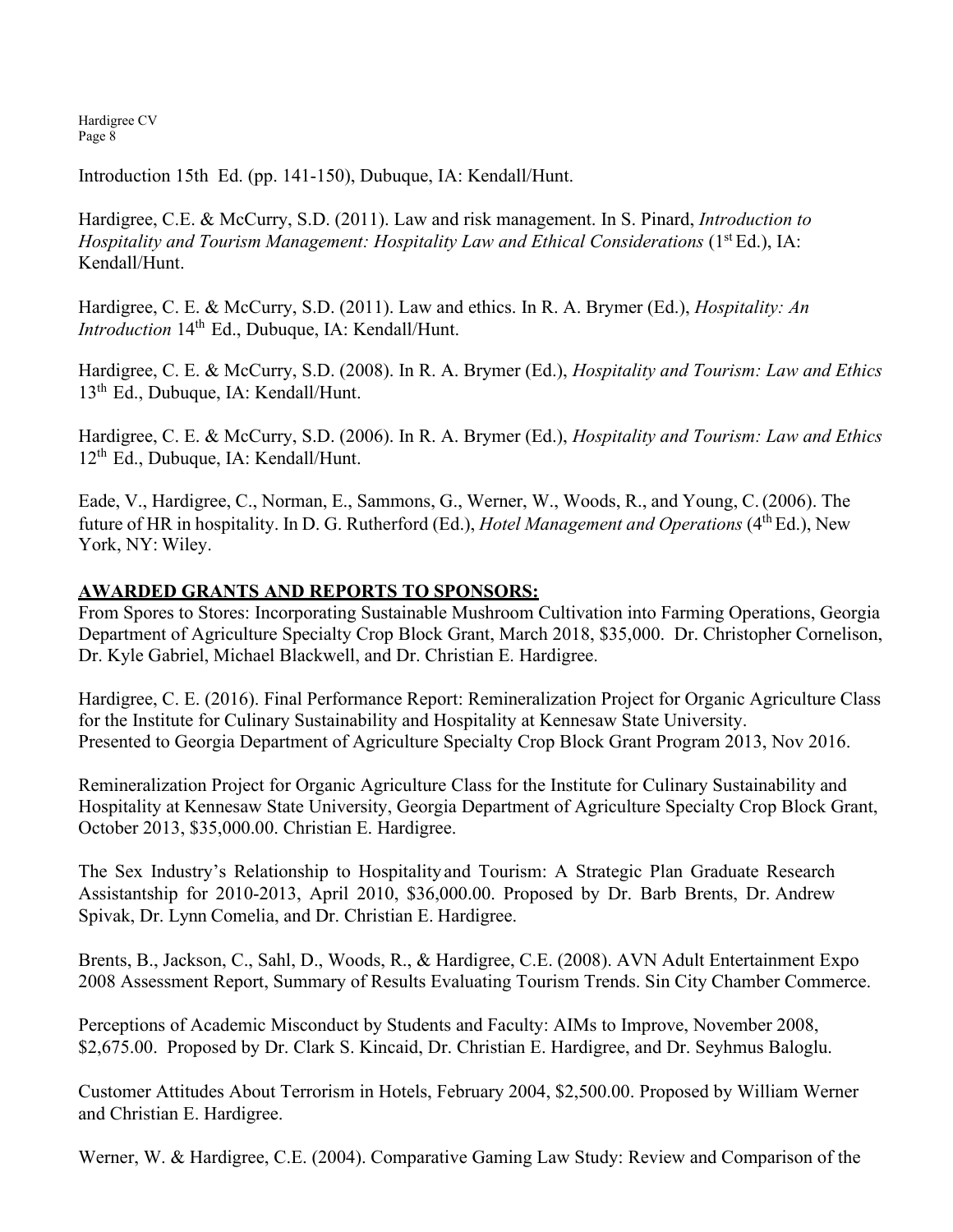Gaming Policies, Laws and Regulations of Nevada, New Jersey and Switzerland. Presented to Ace Denken Research Institute.

A Comparative Gaming Law Study, Ace Denken Co., Ltd., October 2003, \$14,223.00. Proposed by William Werner and Christian E. Hardigree.

Food Safety Within the Field of Catering, USDA CSHEES Research Grant, June 2003, \$74,968.00. Proposed by Dr. Patti Shock, Dr. Deborah Barrash, Dr. Leslie Johnson, Dr. Christian E. Hardigree, Dr. Stowe Shoemaker, and Ms. Jean Hertzman.

The Problem Gambler in the Court System: A Survey of Las Vegas Attorneys, Seed Grant, November 2002, \$2910.00. Proposed by Drs. Bo Bernhard, Christian E. Hardigree, Shannon Bybee, and Ron Smith.

The Impact of Strategic Human Resource Practices on Organizational-level Performance in the Hotel Industry, Seed Grant, September 2002, \$2740.00. Proposed by Dr. Cheri Young, Dr. Leslie Johnson, Dr. Christian E. Hardigree, Dr. Bill Werner and Songhee Chou (Ph.D. student).

# **SELECT ACADEMIC CONFERENCE & INDUSTRY PRESENTATIONS (***full listing available)***:**

Sampling of over 80 academic and industry presentations on topics including diversity and inclusion, workplace violence, risk management, premises liability, employment law, and litigation/trial practice:

Hardigree, C.E., Warner, T., & Carpender, B.T. (2022**).** "*Fireside Chat: A Deep Dive into Pandemic Contract Language*", 22<sup>nd</sup> Annual Meetings Industry Council of Colorado Educational Conference and Tradeshow, MIC of Colorado, Denver, Colorado, March 2, 2022.

Hardigree, C.E. & Warner, T. (2021). "*Something Old, Something New, and Something…Legal. Contracts for Tomorrow and Beyond*", September Educational Program, Meeting Planners International, Rocky Mountain Chapter, Denver, Colorado, September 23, 2021.

Hardigree, C.E. & Hilliard, T. (2019). "*Contract Disputes: You Be the Jury*". Smart Monday, IMEX America, Las Vegas, Nevada, September 9, 2019.

Hardigree, C.E. (2018). "*It's Not Easy Being Green: How To Achieve Sustainability in the Hospitality Industry".* DRI's Retail and Hospitality Litigation Seminar, Chicago, Illinois, May 3, 2018.

Hardigree, C.E. & Cotham, D. (2018). "*Deep Dive Part I: Meeting and Event Contract Litigation – You Be the Jury*" and "*Deep Dive Part II: Meeting and Event Contract Litigation – You Be the Jury*". IMEX America, Las Vegas, Nevada, October 15, 2018.

Smith, D.N. & Hardigree, C.E. (2017). "*On the Plate and Beyond the Plate: Teaching Sustainability in Culinary and Hospitality Programs*". International Council on Hotel, Restaurant, and Institutional Education (I-CHRIE), Baltimore, Maryland, July 26-28, 2017.

Barber, D. & Hardigree, C.E. (2016). "*The Top 100 Legal Cases*" for the 2016 Hospitality Law Conference, Hospitalitylawyer.com, Houston, Texas, February 24, 2016.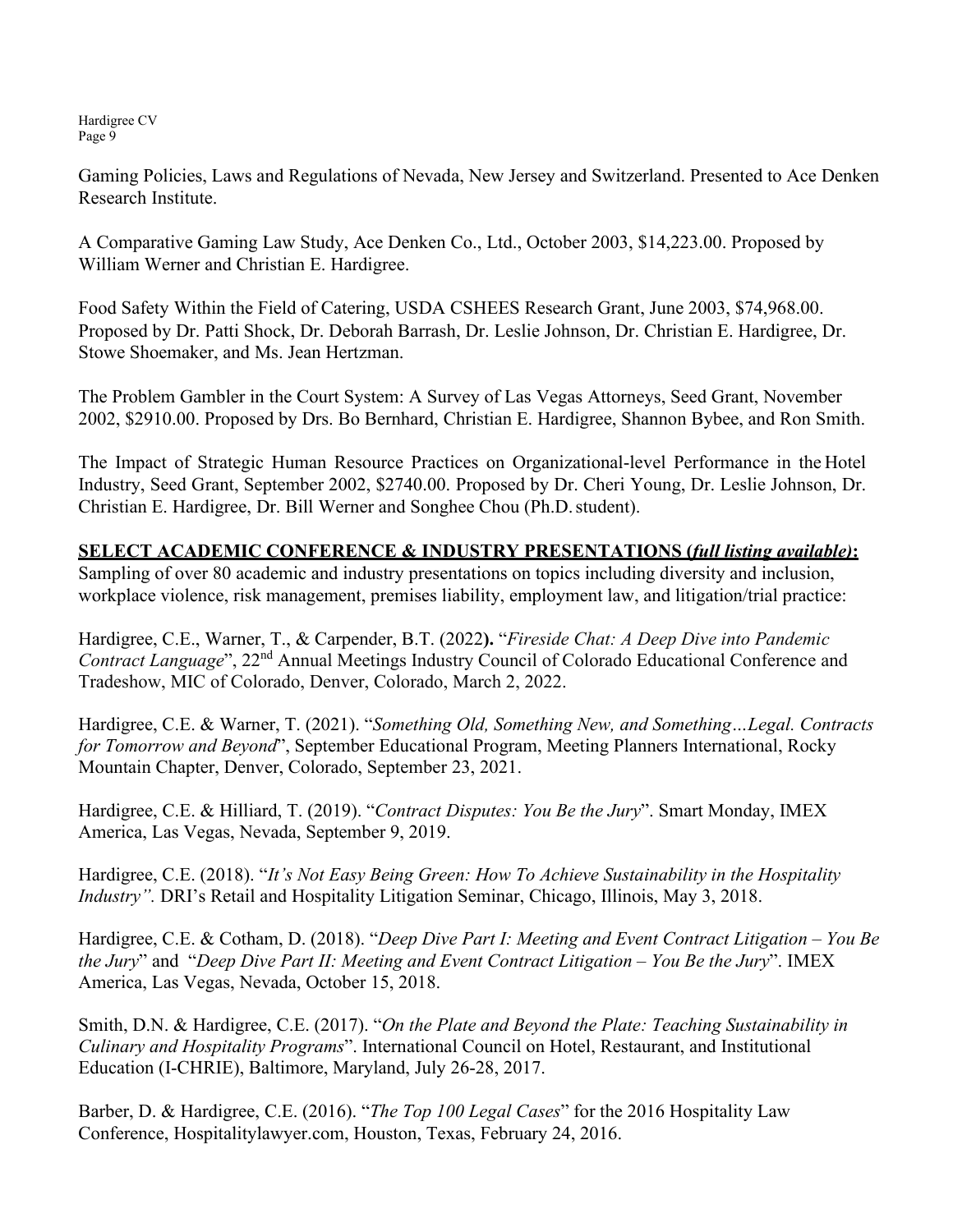Hardigree, C.E. (2015). "*Landmark Lawsuits and Litigation: The Latest in Bed Bug Legal Activity*" for the Global Bedbug Summit, National Pest Management Association, Denver, Colorado, January 9, 2015.

Hardigree, C.E. (2014). "*Bed Bug Litigation*" for the Purdue Pest Management Conference, Purdue University, Indiana, January 7, 2014.

Hardigree, C.E. (2013). *"Managing Risk and Avoiding Lawsuits for Bed Bugs"* for the National Pest Management Association's Bed Bug Forum II: The Future of the Bed Bug Conference, Chicago, Illinois, April 9, 2013.

Hardigree, C.E. (2011). "*Real Estate and Bed Bugs: The Liability Pitfalls*" for the National Association of Realtors Annual Conference, California, November 11, 2011.

Benoit, M., Burns, T., Ewing, L. & Hardigree, C.E. (2011). "*What Happens in Vegas…Hazards in the Gaming, Hospitality, and Entertainment Industries*" for the International Chartered Property Casualty Underwriters Society Annual Conference, Las Vegas, Nevada, October 25, 2011.

Lavetter, D., Stahura, K.A., Hardigree, C.E., and Nelson, K. (2010). *Negligent Screening of Volunteers in Youth Sports: Creating Fertile Ground for Sexual Predators*. Sport Entertainment and Venues Tomorrow Conference, University of South Carolina, November 17-19, 2010.

Hardigree, C.E., Kincaid, C., Baloglu, S., & Brown, C.A. (2010). "*Academic Misconduct: A Study of Students' Self Report on Frequency and Perceptions"* for the American Association of University Professors (AAUP) Annual Conference on the State of Higher Education, Washington, D.C., June 9, 2010.

#### **SAMPLE PANELS, WEBINARS AND/OR PODCASTS:**

Benedick, R., Hardigree, C.E., Pangilian-Johnson, N., Santa, G. (2022). Panelist on Women's Leadership in Tourism & Hospitality for the Women of Influence & Impact Leadership Program, Colorado Women's Chamber of Commerce, January 14, 2022.

Hardigree, C.E. (2021). Podcast for Hispanic Restaurant Association, with John Jaramillo, November 30, 2021.

Hardigree, C.E. (2020). Podcast for Camp Experience, Boost Power Podcast with Betsy Wiersma, July 24, 2020.<https://campexperience.com/podcast/boost-power-podcast>

Hardigree, C.E. (2020). Moderator "*Sustainability in Hospitality Businesses*" for the Lodo District Hospitality 'Ted Talk', Denver, Colorado, January 16, 2020.

Hardigree, C.E., Simpson, G., & Rivers, B. (2018). "*Contracts and Security Concerns*". IMEX America, Las Vegas, Nevada, October 16, 2018.

Hardigree, C.E. (2018). "*Negotiating Contract Clauses – The Good, The Bad, and The Ugly, Part I*" and "*Negotiating Contract Clauses – The Good, The Bad, and The Ugly, Part II*". Meeting Planners International Sunshine Education Summit, Ponte Vedra Beach, Florida, August 24, 2018.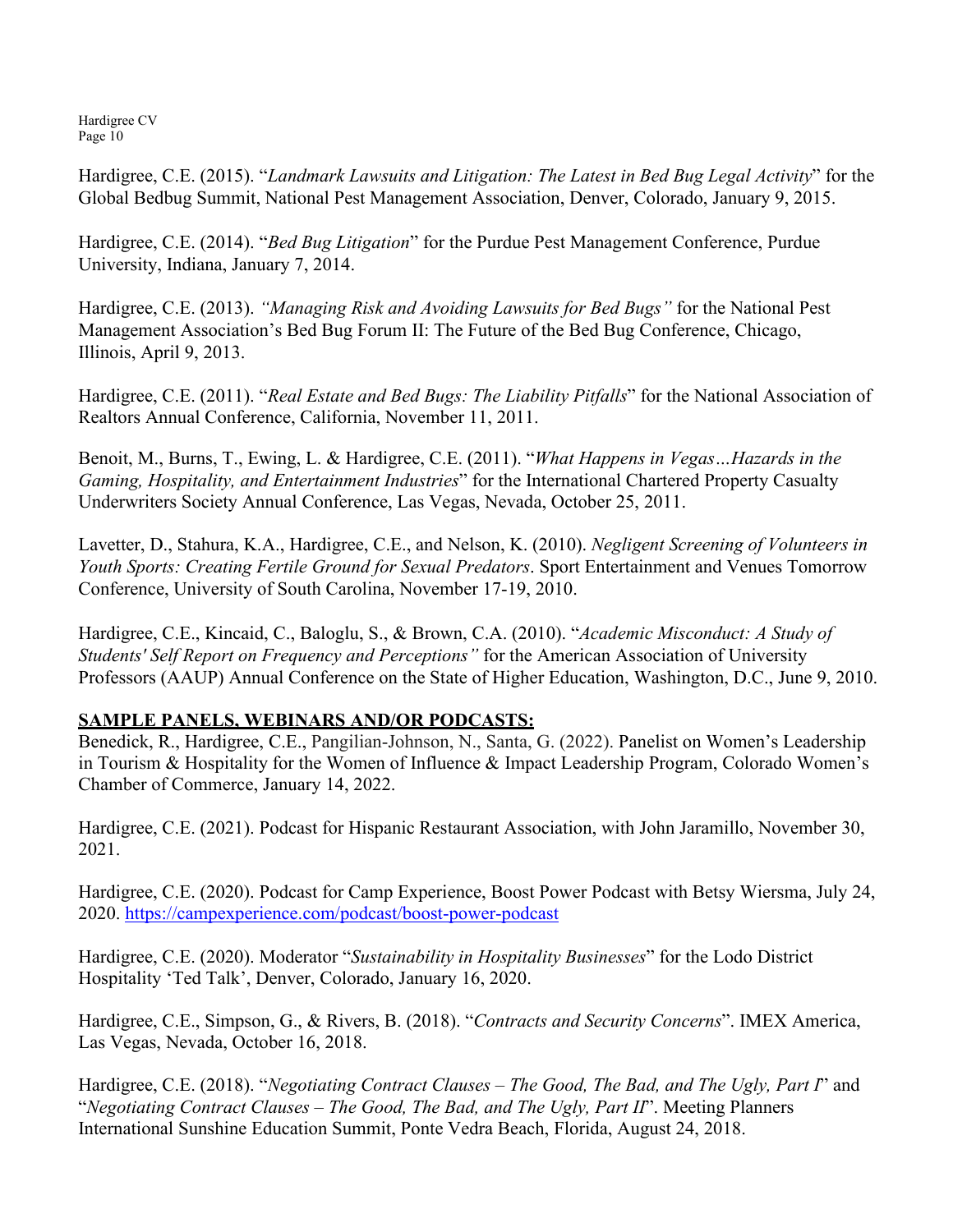Hilliard, T. & Hardigree, C.E. (2018). "*Black Hats and White Hats: Meeting Law and Liability from Both Sides*" for the Georgia Society of Association Executives, San Destin, Florida, May 30, 2018.

Hardigree, C.E. (2017). "*The Three E's of Sustainability"* for the Atlanta Foodservice Expo, Cobb Galleria Convention Center, Atlanta, Georgia, September 18, 2017.

Hardigree, C.E., Brooks, A., & Hall, C. (2017). "*Fireside Chat: Attracting, Hiring, and Retaining Top Culinary Talent*" for the MISE Conference, Grand Hyatt Buckhead, Atlanta, Georgia, August 20, 2017.

Hardigree, C.E. (2017). "*The 'Ick' Factor: Hotel Disasters Handled*" for the Georgia Society of Association Executives, Macon, Georgia, June 1, 2017.

Hardigree, C.E. (2015). "*The Need for Sustainability*" for the Atlanta Foodservice Expo, Georgia World Congress Center, Atlanta, Georgia, October 19, 2015.

Hardigree, C.E. (2015). "*True Tales of Near Disaster & Unexpected Triumph: The Bumpy Path to Sustainability*" for the National Restaurant Association Education Sessions, National Restaurant Association, Chicago, Illinois, May 16, 2015.

Hardigree, C.E. (2015). "*Sustainability and the Impact on Tourism*" for the Annual Winter Chautauqua on Tourism, Georgia Innkeepers Association, Dalton, GA, March 2, 2015.

Hardigree, C.E. (2014). "*Campus Conversation: Integrating Sustainability*" for the Office of Sustainability at Auburn University, Auburn, Alabama, October 14, 2014.

Hardigree, C.E. (2014). "*Sustainability and the Future of Hospitality and Food Service Industries*" for the Hospitality, Tourism, and Event Management Forum at College of Coastal Georgia, Brunswick, Georgia, October 21, 2014.

Hardigree, C.E. (2014). "*Green Practices to Achieve Youth and Millennial Loyalty*" panel presentation with Laura Seydel Turner and Hudson Riehle for the National Restaurant Association, May 18, 2014.

Hardigree, C.E. (2011). "*Are You at Legal Risk Due to Bed Bugs?"* for *Lodging* magazine, July 2011.

Mitchell, S., Hardigree, C.E., Sears, B. , Tyler, W. (2010). "*Bed Bugs – Separating Fact from Fiction*" for the American Hotel & Lodging Association, national webinar, September 28, 2010.

# **SELECTED ADVISORY AND BOARD MEMBERSHIPS (***full listing available)***:**

- Esports/Gaming Advisory Council, Colorado Department of Higher Education, March 2022 present.
- CHLA Colorado Workforce Recruitment Program Advisory Committee, January 2022 present.
- Colorado Tourism Office, Inclusivity in Travel Advisory Group, created new modules for Colorado Concierge certificate focused on diversity, equity, and inclusion, November 2020 – 2021.
- VISIT DENVER Board of Directors, October 2020 present.
- Colorado Tourism Office, Leadership Journey Advisory Council, February 2020 present.
- Colorado Hotel Lodging Association, Board of Directors, January 2019 present.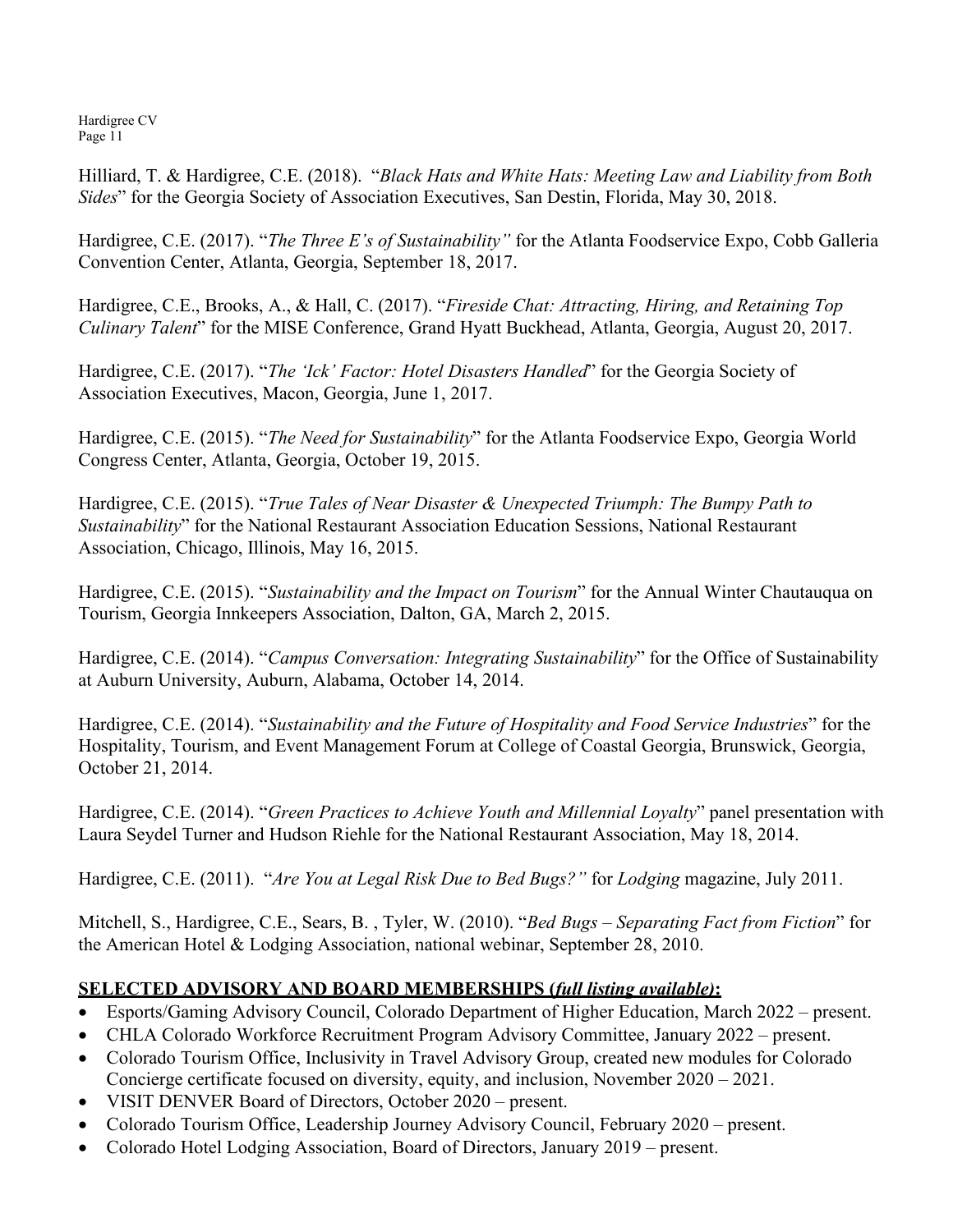- HLC @ Metro, LLC, Board Member, December 2019 present.
- College of Coastal Georgia Hospitality Program Advisory Board, October 2019 present.
- Denver International Airport Concessions RFP Community Evaluator, Oct. 2019 March 2020.
- Day Leadership Academy, Advisory Council, chair, April 2019 present.
- Hospitality Industry Leadership Council, co-chair, January 2019 present.
- Cobb County Education Consortium, Summer 2018 2019.
- KSU/Brian Jordan Center of Excellence & Professional Development, board member, 2016-18.
- Compost Story Launch Team Strategic Partner, Kiss the Ground, 2017–2018.
- ConServe Sustainability Advisory Council, National Restaurant Association, 2013 2017.
- Sustainability Task Force for Camp Twin Lakes, Board Member, 2014 2018.
- Marietta Schools Culinary Arts Pathway Advisory Board, 2013 2018.
- Women's Leadership Center, Coles College of Business, Kennesaw State University, 2013 2018.
- Women in Lodging Executive Council, American Hotel & Lodging Association, 2007 2012.
- American Bar Association Advisory Panel, member, Spring 2012 2014.
- Southern Nevada Health District Advisory Board, Spring 2010 June 2012.
- Southern California Bed Bug Task Force Advisory Board, Fall 2010 2015.
- UNLV Institute for Security Studies, advisory board, 2008 2010.
- CSUN Student Government Legal Support Services, UNLV, legal adviser, 2003 2020.
- Phi Alpha Delta, pre-law academic fraternity, faculty adviser, 2003 2009.

#### **SAMPLE LIST OF HONORS/AWARDS (full listing available):**

- Senior Teaching Fellow, UNLV Faculty Institute, 2012.
- Inducted into Global Outsourcing Association of Lawyers (GOAL), February 2012.
- Sam & Mary Boyd Distinguished Professor for Service Award, Harrah Hotel College, 2011.
- Nominated as Mountain State Super Lawyer, November 2011.
- Inducted into the Academy of Hospitality Industry Attorneys, April 2011.
- Teaching Faculty Fellow, UNLV Faculty Institute, 2011.
- Sam & Mary Boyd Distinguished Professor for Teaching Award, Harrah Hotel College, 2010.
- Nominated for the UNLV Alumni Association's Outstanding Faculty Member Award for 2010.
- Teaching & Learning Center Faculty Fellow, 2007.
- Who's Who Among America's Teachers, 2005, 2006, 2007, 2008 and 2009.
- CSUN Faculty Excellence Award, 2004-2005, UNLV Student Government.
- HMD Professor of the Year, 2002-2003, UNLV Student Hotel Association.
- Outstanding Educator, 2002, Sigma Kappa Sorority.
- Accommodating Disabled Students Award, Learning Enhancement Services, 2002.
- American Jurisprudence Award Criminal Law, Mercer University, 1993.

#### **SELECTED RELEVANT AND RECENT COMMITTEE WORK:**

- Faculty Diversity Resolution Task Force, co-chair (October 2020 present).
- Faculty Workload Task Force (January 2021 present).
- Provost's Cabinet/Academic Affairs (A+) Leadership Council (Spring 2019 present).
- Budget Recommendation Committee, Dean Alternate (August 2020 present).
- University Policy Advisory Council Steering Committee (Spring 2020 present).
- University Policy Committee (Spring 2020 present).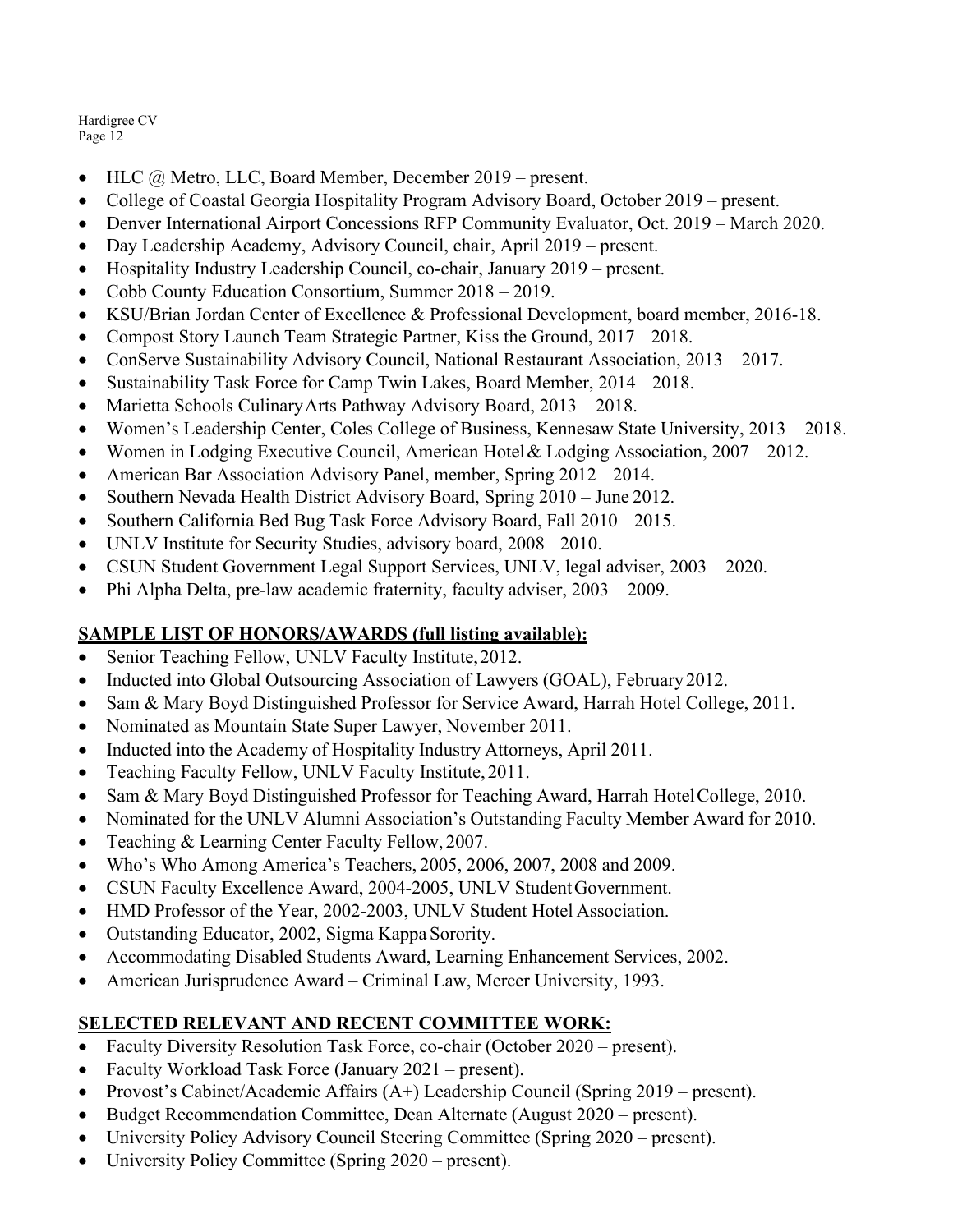- Digital Measures Advisory Group (Spring 2019 present).
- COVID-19 Crisis Response Team (March 2020 April 2022).
- Roadrunner Safe Return (RSR) Communication Coordination Committee (May 2020 August 2021).
- Roadrunner Safe Return Vaccine Subgroup (March 2021 December 2021).
- Vaccine Prioritization Recommendations to President Work Group (January 2021 March 2021).
- MSU Denver Strategic Planning Committee (from Futures work) (September 2020 July 2021).
- MSU Denver Futures Committee, co-chair (May 2020 September 2020).
- Return to Campus Safer Contingency Planning Committee (April 2020 May 2020).
- MSU Denver Executing Limited Face-2-Face Courses in Fall Planning Committee (May 2020).
- Classroom to Career (C2) Hub Planning Committee (Spring 2019 September 2021).
- Planning Committee, National Conference on Undergraduate Research (NCUR), KSU, 2018.
- University College Strategic Planning Committee, KSU, 2017 2018.
- Annual Year of Study Advisory Committee, Division of Global Affairs, KSU, 2015 2018.
- Committee of the Chair's Promotion and Tenure Review, Chair, KSU, 2017 2018.
- President's Economic Development Team, KSU, 2012-2016.
- Prior Learning Assessment (PLA) Coordinator, KSU, 2015 2018.
- Department Liaison, Coaching Outside the Lines, Student Athletics, KSU, 2014-2018.

# **MEMBERSHIPS, LICENSES, AND PROFESSIONAL DEVELOPMENT:**

- WICHE Western Academic Leadership Academy, 2021.
- AACSU & American Academic Leadership Institute Becoming a Provost Academy, 2020-21.
- Access Denver Alumnae, Leadership Foundation, Denver Metro Chamber of Commerce, 2020.
- Member of the Academy of Hospitality Industry Attorneys (AHIA), 2011 present.
- Licensed to practice law in Nevada and U.S. District Court, District of Nevada, 1998 present.
- Licensed to practice law in Georgia, 1996 present; Member of the State Bar of Georgia.
- Actively engage in relevant and updated teaching and administrative development, including areas related to accreditation, recruiting diverse faculty/staff, workplace performance, facilitated leadership, retention/progression/graduation and enrollment management.
- Complete a minimum of 15 hours of CLE annually (330+ hours in total), targeting programs in support of my academic leadership in higher education, free speech, diversity/equity/inclusion, licensing, intellectual property, anti-human trafficking, crisis management, and risk management.

# **COMMUNITY ENGAGEMENT/INVOLVEMENT**

- Planning Committee for Divas of Law Charity Auction for Nevada Homeless Children (\$74,500).
- Doctor/Lawyer Softball Charity Tournament benefiting UMC Children's Miracle Network (\$33,700). Chairman for the 15<sup>th</sup> Annual Tournament, raising the most money in the history of the event.
- Served on organizational committees for various events, including Food for Thought, Three Square Food Bank Series of Food Drives; UNLV Student Veteran's Memorial; Phi Alpha Delta Shade Tree Donation Drive, Neighborhood Graffiti Clean-up, and Clothing Drive for Child Haven; National Society of Minority Hotelier's Putt-Putt Tournament; Boyd School of Law Gaming Law Golf Tournament.
- Big sister to two amazing young women (Faith and Hope) for Big Brothers Big Sisters of America.

# **PERSONAL INTERESTS/HOBBIES**

I enjoy spending time with my family. Chris and I have been married for 16 years and have two sons (16 and 14) and a daughter (11). An experienced scuba diver, I also enjoy riding horses, gardening, and